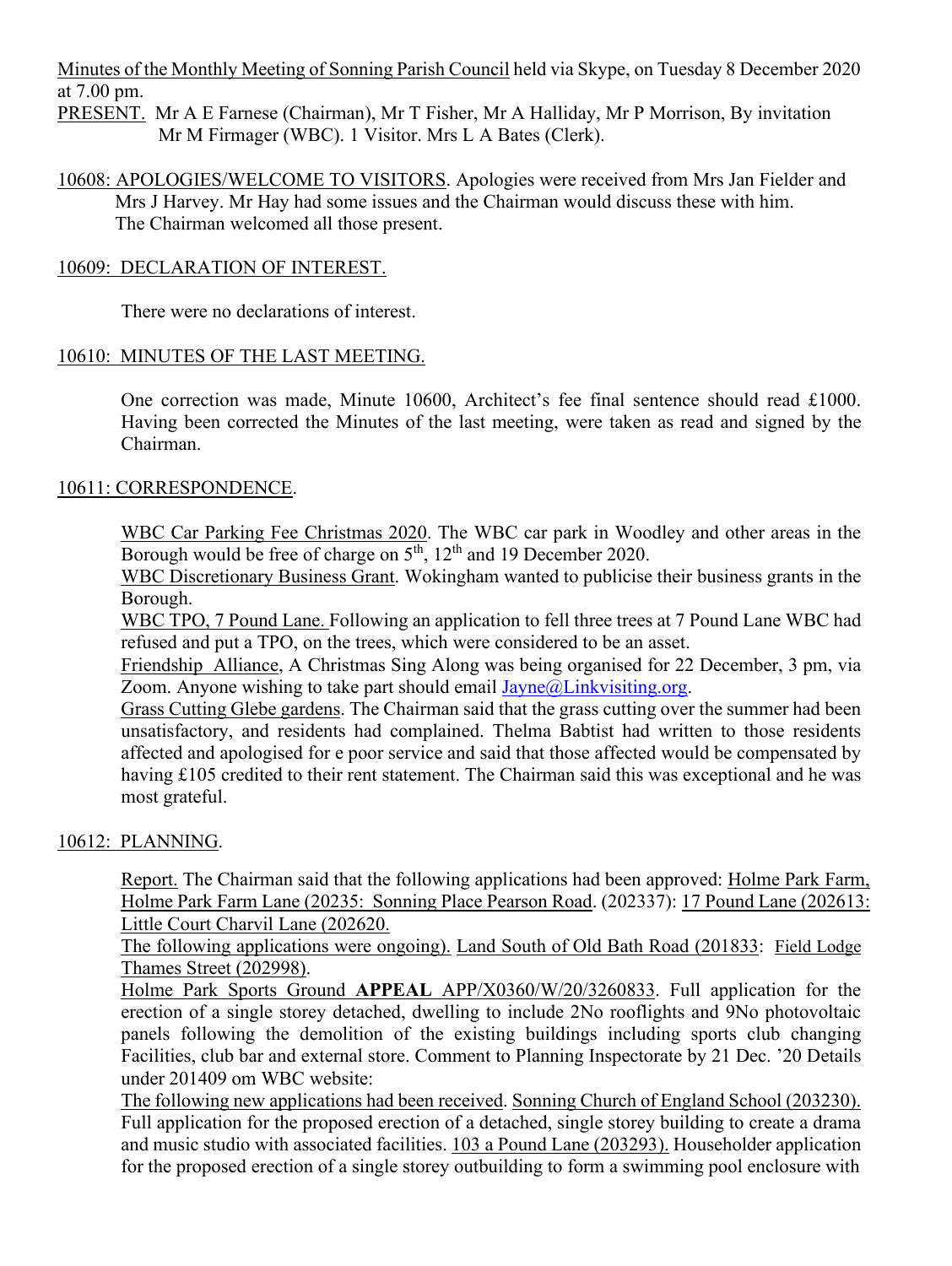# 10612: PLANNING (Cont'd).

decking to replace the existing retractable glass enclosure, plus a single storey plant room following the removal of existing shed.

The following applications had been approved. See above

The following applications had been refused. No refusals.

The following applications had been withdrawn. No applications had been withdrawn.

The following appeal was ongoing: Linkside Duffield Road 19/24/38) **APPEAL** APP/X0360/W/20/3254803.

Mr Fisher said that a resident had made some good observations on the appeal at Holme Park Sports Club. The Society had made some observations including the fact the approval would encourage ribbon development.

Cllr Firmager said there had been no movement on the application for 57 houses off the Old Bath Road.

Neighbourhood Plan. The Clerk said that there had been some discussion about naming certain areas as Public Open Space. The Chairman said that 'Under Trust' should be added to indicate its special status.

#### 10613: PARISHIONERS QUESTIONS.

Mrs Halliday asked who had priority on the KGV Field, the cricketers and dog walkers both behaved as it they had preferential rights over people enjoying other activities. It was agreed that all users ought to respect each other's rights. Mr Halliday said that irresponsible dog walkers were spoiling the field by allowing their dogs to run wild, annoying other dog owners and other users. They were also allowing their animals to foul the area.

#### 10614: BOROUGH COUNCILLORS QUESTION TIME.

The Chairman said that it was good to se Cllr Firmager and he would like him to pass his thanks on o WBC regarding their dealings with the grass cutting issues in Glebe Garden's.

Mr Fisher said that a resident had cleared a length of Pearson Road, which had become overgrown with leaves and rubbish, and now had 30 bin liners full of the debris. Mr Firmager was aware of this and someone from WBC would contact the resident to arrange collection.

Mr Halliday asked if Cllr Firmager was aware of any objections to the traffic calming proposals, which he was not. Mr Fisher said there had been a recent traffic survey in Pound Lane, support of speed humps had been mixed (50/50). Mr Morrison said that road humps were not the solution without some other kind of traffic calming. Cllr Firmager suggested that a better crossing plus humps would be an improvement but there had been some doubt about the position of the existing crossing. Mr Morrison said that Pound Lane was not the right place for a chicane, there were too many vehicles involved. Cllr Firmager said that the smiley face SID in Pound Lane was successful and had the right effect. The Chairman said that delivery vehicles were a law to themselves and ignored the speed limit everywhere. They had tight schedules to meet. Parents also added to the parking problems in Pound Lane as most remained talking long after picking up their children. Cllr Firmager said that it was time to get Martin Heath back for a site visit. Mr Fisher said that he had sent several emails to Mr Heath but no response. Cllr Firmager said that there had been more time available to offers in the past to undertake issues. Mr Fisher said that Mr Heath's predecessor had provided and price to upgrade the crossing, SPC had agreed £20,000 quote but nothing had happened. The Chairman said this needed to be on the agenda for the next meeting with a view to taking a more proactive approach and a subcommittee would be organised. Cllr Firmager asked to be included on this group, which would include The Chairman, Mr Fisher and Mr Halliday. Mr Fisher said that the Society had recently met with Mrs May (MP) and had discussed traffic.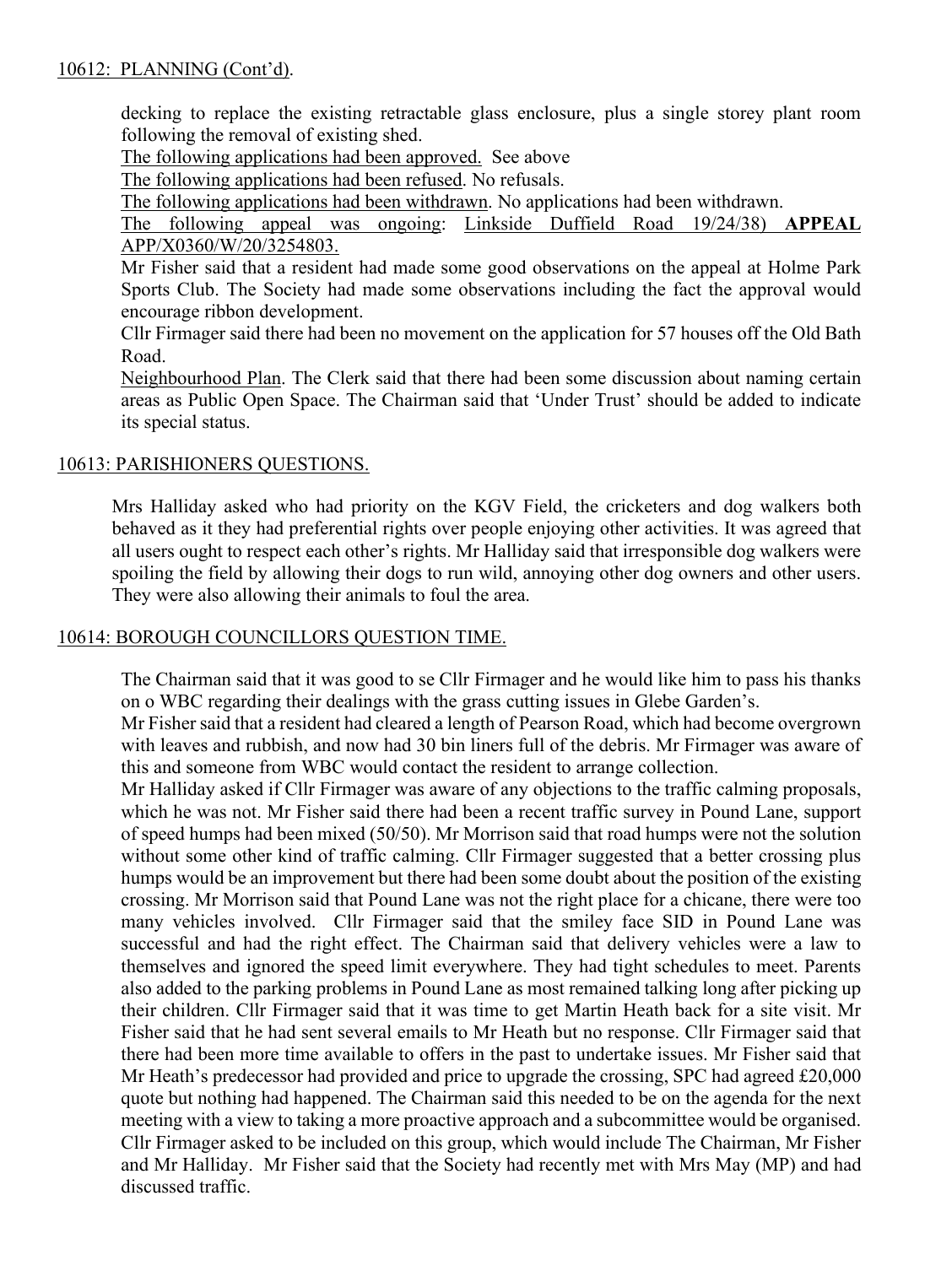# 10615: FINANCE.

- a) Report and 21/22 Budget. The Clerk had circulated a report, which was noted. A draft budget had also been circulated. It was agreed that Mr Morrison and the Clerk would produce a draft CIL budget separately once the budget was agreed. A budget for Bailiffs in case of traveller occupation of the field was ruled out in favour of obtaining insurance to cover such an event. The Parish Council were also looking at preventative measures in discussion with RBCS and Mr Driver. The Clerk would make the changes and send a redraft to Mr Morrison for final adjustments so that a final budget could be set at the January meeting and the Precept agreed.
- b) Payment of Accounts. The Mr Morrison proposed, and Mr Fisher seconded making the following payments for October and this was unanimously approved.

| Date     | Chq | Name        | <b>Service Item</b>  | <b>Gross</b> | <b>VAT</b>     | <b>Net</b> | Committee               | Sub-           |
|----------|-----|-------------|----------------------|--------------|----------------|------------|-------------------------|----------------|
|          |     |             |                      |              |                |            |                         | committee      |
| 02/11/20 | 743 | Mr Fix It   | Repairs to Field Bus | 600.00       | 00             | 600.00     | HIGH & LIGHT            | Shelter M'tnce |
|          |     |             | Shelter              |              |                |            |                         |                |
| 03/11/20 | 744 | Mr Fix It   | Repairs to 4 Bus     | 400.00       | 0 <sub>0</sub> | 400.00     | <b>HIGH &amp; LIGHT</b> | Shelter M'tnce |
|          |     |             | <b>Shelters</b>      |              |                |            |                         |                |
| 03/11/20 | 745 | Mr T Fisher | Materials for Bus    | 130.78       | 0 <sub>0</sub> | 130.78     | <b>HIGH &amp; LIGHT</b> | Shelter M'tnce |
|          |     |             | Shelter              |              |                |            |                         |                |
| 27/11.20 | 746 | Tivoli      | Dog Bin Emptying     | 165.60       | 27.60          | 138.00     | <b>ENVIRON.</b>         | Dog Bins       |
| 27/11/20 | 747 | Anderson    | Architectural<br>fee | 1200.00      | 200.00         | 1000.00    | <b>SPORT</b>            | Pavilion       |
|          |     | Orr         | Pavilion             |              |                |            |                         |                |
|          |     |             | TOTAL                | 2496.38      | 227.60         | 2268.78    |                         |                |

PAYMENT OF ACCOUNTS DECEMBER (1-30 November '20)

Annual Return. The Clerk had circulated the Completed Annual Return Sheet, together with the Auditors comments, which were: 'The AGAR was not accurately completed before submission for review. Please ensure that amendments are corrected in the prior year comparatives when completing next year's AGAR' This was noted and would be undertaken.

# 10616: HIGHWAYS

Speed Indicators (SID). Mr Fisher said that thanks were due to Mr Runnalls again for helping to move the SID to Charvil Lane, the previous Saturday evening. The Chairman said that there should be some acknowledgement of Mr Runnalls assistance and he agreed to arrange something. The average number of vehicles over the speed limit was 80% with 65% travelling at 33 mph in the 20 mph zone. Worrying, one vehicle had been clocked at 80 mph, travelling towards the mini roundabout at 8.55 pm on 5 December. In Pound Lane the maximum speed during the same period was 50 mph, which reflected the fact that it was half term. Mr Fisher said that he would be supplying Mr Heath with the figures as usual. Given the speed in Charvil Lane it was agreed to leave the SID in Charvil Lane for another month when consideration would be given to moving to another location.

# 10617: RECREATION AND ENVIRONMENT W.G

- a) Safety Checks. The Chairman said that these were satisfactory.
- b) Re-opening Playground. Following a meeting with the WBC representative the recommendation was to keep the playground closed during school term time due to its proximity to the school (unique in Wokingham and virtually on the school grounds) but to reopen at weekends and holidays if SPC felt able to do so. The school was agreeable to this. Mr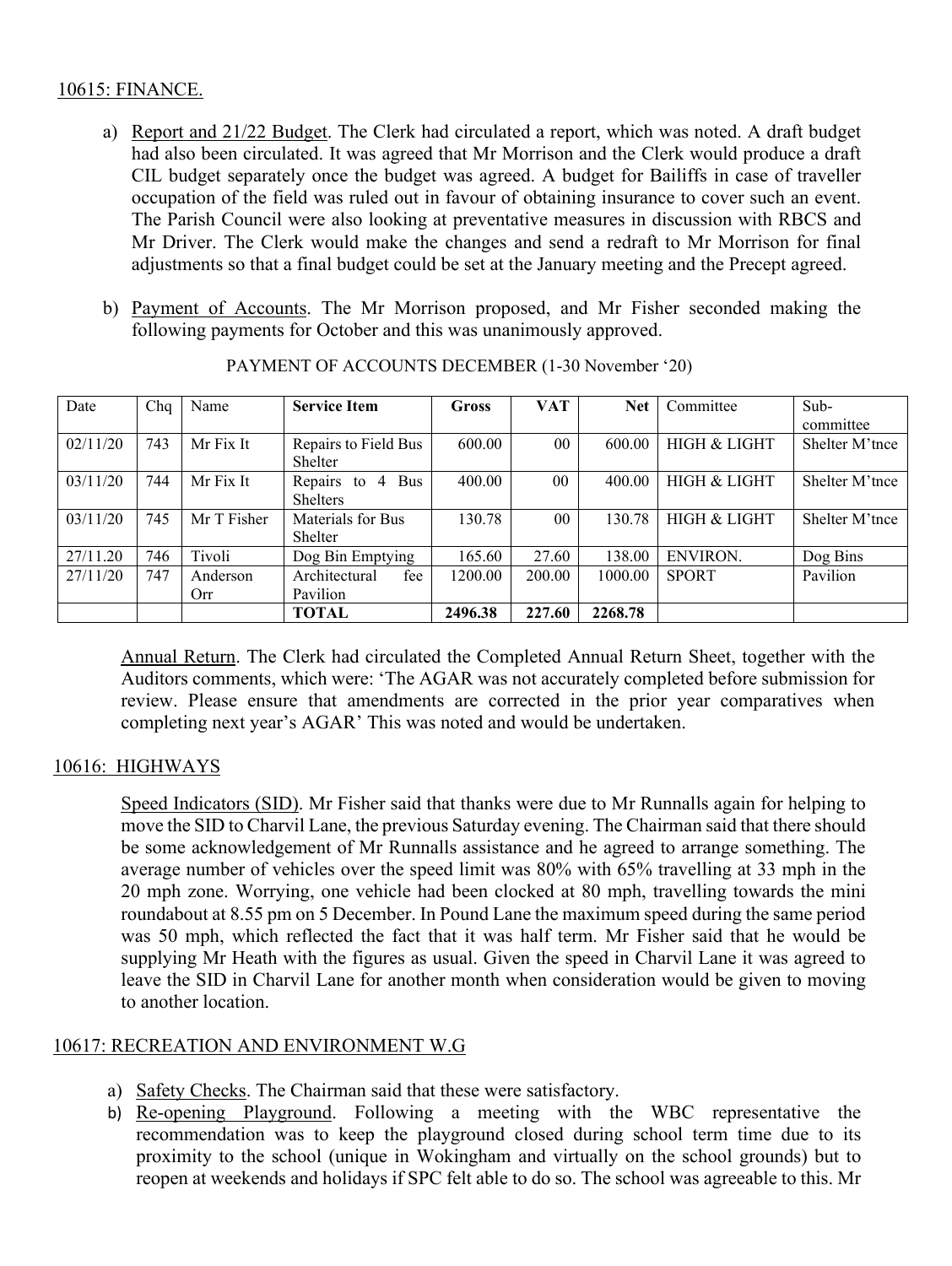# 10617: RECREATION AND ENVIRONMENT W.G (Cont'd)

Fisher would be prepared to lock/unlock the gates and Mr Halliday would assist. Following discussion, it was agreed to open the playground and reassess if necessary. The Clerk would obtain 2 posters on boards from Mr Josey (WBC) and some spare copies. Mr Fisher would inform those residents who had enquired about reopening. Mr Fisher would ask if Mr Fixit was able to undertake pressure washing of one of the surfaces.

- c) Pavilion TV Licence. This had not been renewed for 2020/21 as there was little use of the pavilion. Having discussed with SCC, they had confirmed that they no longer used a TV in the pavilion. Mr Fisher had now registered the pavilion as unused until April 2021 and this would be reviewed at that time.
- d) EV Charging Unit. WBC had asked SPC if they would be prepared to install vehicle charging units cost approximately £75,000 for 15. While this would-be an asset, the expenditure was too high, and it would require the car park to be open day and night. Costs might be reduced as more were installed and it was agreed not to commit to the project at this time.
- e) Mr Fisher had asked 4 tree specialists to quote, of the three who had quoted Heritage were the cheapest. Having used Heritage previously Mr Morrison proposed using Heritage at £1875 on the initial tree work, seconded by Mr Halliday, and this was unanimously approved. Mr Fisher would inform all those who had quoted.
- f) Security Proposals. This was currently with the Chairman for consideration.
- g) SCC Proposal. This needed further consideration, as part of the 2021/22 budget.
- h) Bulbs for Pound. The planting and clearing had been completed and was a great improvement

# 10618: TECHNICAL SERVICES.

Safety Checks. The Chairman said that there was nothing to report but he would return to inspect the benches on the Wharf.

Litter. While not such a massive problem as in the summer large amounts of carboard coffee cps were being thrown into the litter bins on the Wharf which had been filled to overflowing. The view was that the majority came from the Coppa Club who were offering a takeaway service, but some might be from the Picnic Hamper in the High Street, which also offered take away coffee in carboard cups. Mr Fisher had spoken to the manager at the Coppa Club who said they were operating with a skeleton staff so couldn't promise to clear up. The Sonning Litter Group would be asked if they could help. The Chairman said that the tree stump, which Uri Geller had installed a sculpture on had rotted and could be dangerous to pedestrian on the towpath. The Clerk would ask WBC to look.

# 10619: CLIMATE CHANGE.

Mr Fisher said that tree planting would support climate change and it had been suggested that 4 native trees should be planted in the new Beech hedge, which was to replace the old hedge by the tennis courts. Suggestion included Field Maple, Hawthorn and Crab Apple and Mr Fisher would discuss with Henley Landscapes and ask them for a quote.

# 10620: POLICE & SECURITY.

In the absence of Mrs Fielder there were no figures.